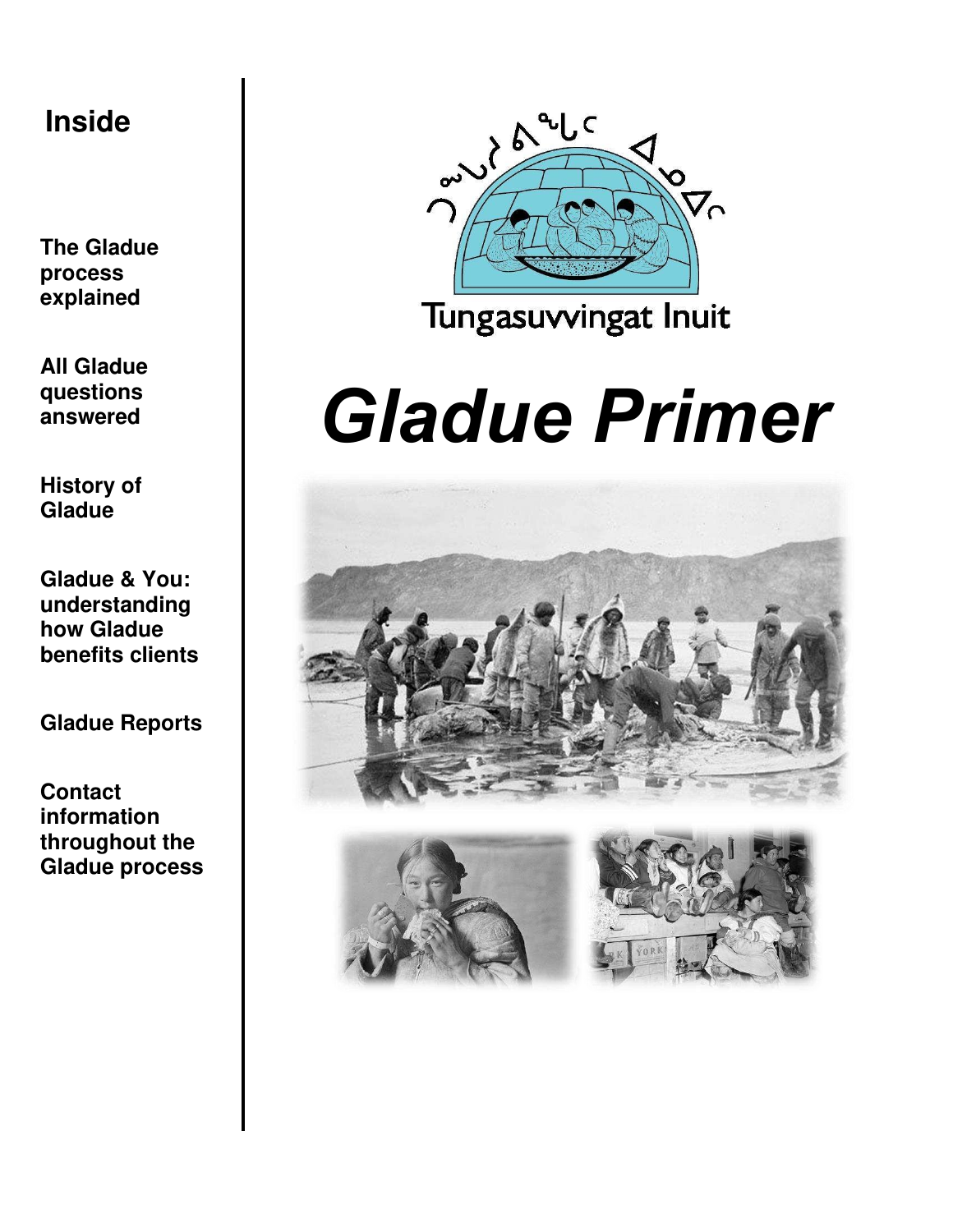### **Table of Contents**

| What does the judge need to apply Gladue?<br>When does the Judge Apply Gladue?<br>$\bullet$                                                          |
|------------------------------------------------------------------------------------------------------------------------------------------------------|
| What if the client is sent to jail?<br>$\bullet$<br>How long will the process take?<br>$\bullet$<br><b>Referral and Initial contact</b><br>$\bullet$ |
| Intake and first interview<br>$\bullet$<br><b>Second interview</b><br>$\bullet$<br><b>Third interview</b><br>$\bullet$                               |
| What kind of information is included in a Gladue Report?10                                                                                           |
|                                                                                                                                                      |
| <b>Cost of Gladue through Canada</b><br>What other resources can the clients access?<br>$\bullet$                                                    |
| Legal Aid, Gladue Contact, References and Statistics 13-14                                                                                           |
|                                                                                                                                                      |

**\*For the purposes of this report and organization, the term Aboriginal, Indigenous or First Nations will refer specifically to the rights on Inuit clients unless stated otherwise.** 

**\*Both Gladue reports and letters will henceforth be referred to as Gladue reports.** 

**Section 718.2(e) of the Criminal Code of Canada states:**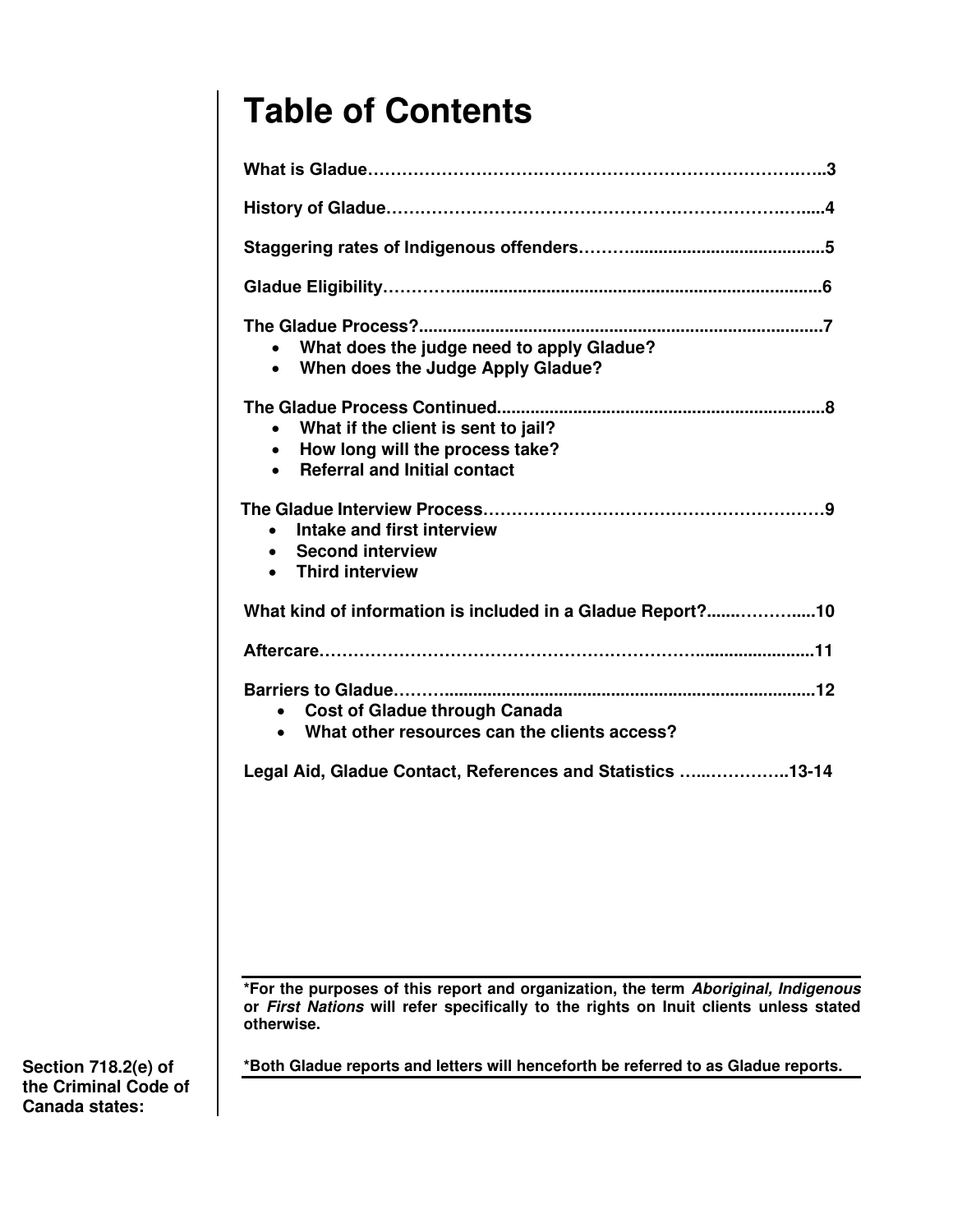718.2 *A court that imposes a sentence shall also take into consideration the following principle(s):* 

(e) *all available sanctions, other than imprisonment, that are reasonable in the circumstances and consistent with the harm done to victims or to the community should be considered for all offenders, with particular attention to the circumstances of Aboriginal offenders.*

*It was later noted that section 718.2(e) applies to all aboriginal people wherever they reside: on- or offreserve, in a large city or a rural area.*

## **WHAT IS GLADUE?**

Gladue ensures that Indigenous offenders have the opportunity to exercise their rights under **Section 718.2(e) of the Criminal Code of Canada.**

The premise behind the provision is for the criminal justice system to find alternatives to punitive sentencing of Indigenous offenders. This is to mitigate the astronomically high incarceration rates of Indigenous offenders and to reduce the recidivism rates.

When the offender and lawyer inform the courts of the offender's Gladue rights, the presiding judge must consider all options other than incarceration, that all internal and external factors are considered when their sentencing or bail is being determined.

For example, Gladue encourages judges to use restorative justice and culturally appropriate practices, this may require the Indigenous offender to participate in drug or alcohol rehabilitation, anger management, or counselling. However, **Gladue does not mean the client gets a "get out of jail free card"**.

If a serious crime has been committed, there may be no choice but incarceration. If this is the case, the judge must still apply Gladue when considering the length of sentence.

It's also important to remember that participating in these healing and wellness paths are not an easy way out, they are often challenging and difficult for the offender. Participating in restorative justice requires the offender to take ownership of their wrong doing and to make amends.

TI provides Gladue support for Inuit clients that are referred from the courts or their legal representative. The Gladue team is responsible for describing the process and what to expect. Interviews and report writing commences and may continue for several weeks.

Once the Gladue report is completed, it is submitted to the courts. The Gladue report includes personal accounts and experiences of the Indigenous offender, having been marginalized or otherwise affected by their tragic history, cultural oppression, poverty, or abuse suffered from residential school attendance. The report also includes a list of recommendations for culturally appropriate and culturally relevant programming and services for the offender to enter into a healing and wellness plan.

This may involve the use of a healing circle, where community members, the accused and the victim (should they wish to participate) discuss actions of the offender and implement methods to make amends and restore harmony.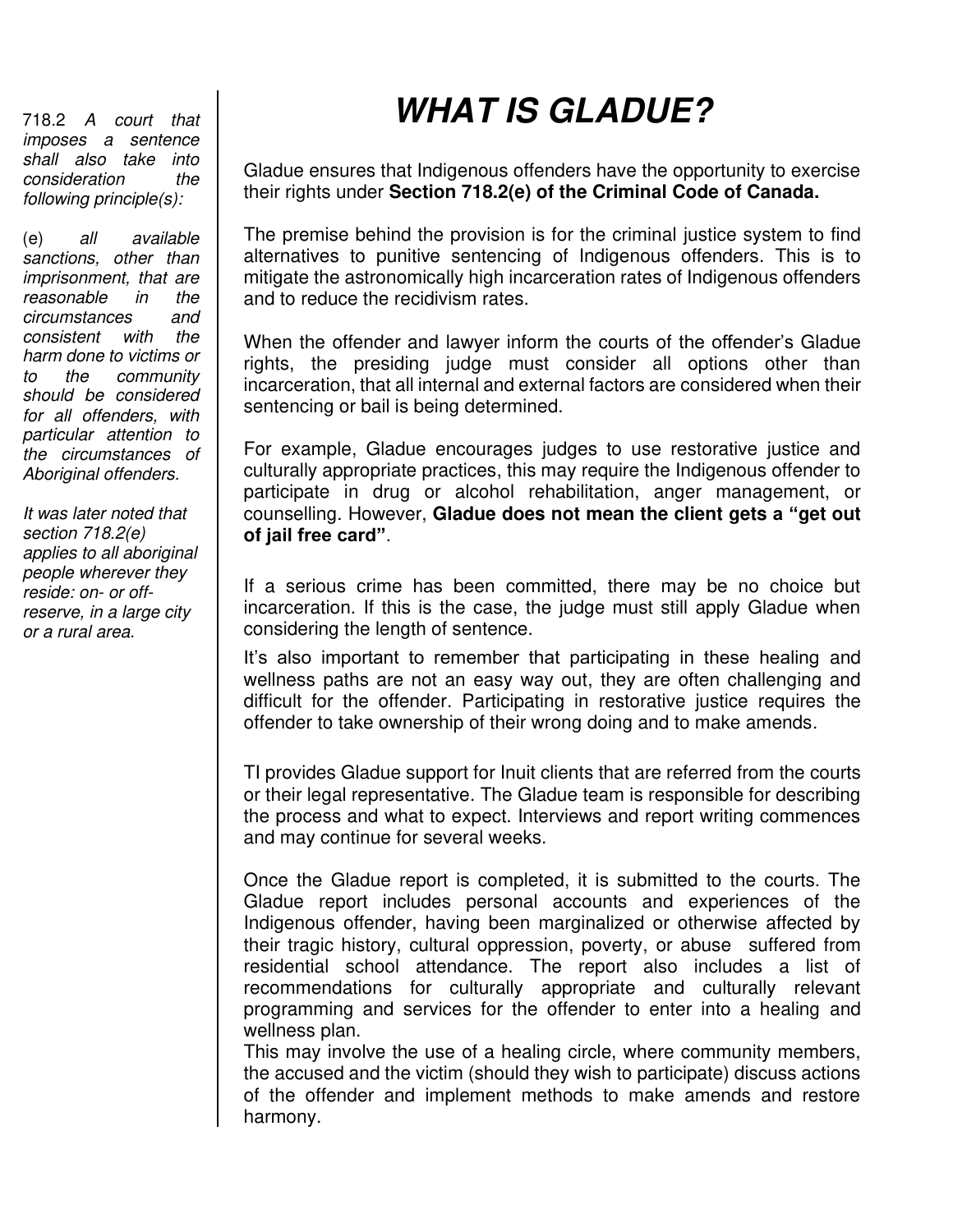### **HISTORY OF GLADUE**

In 1995, a young Cree woman named Jamie Tanis Gladue was celebrating her 19<sup>th</sup> birthday with some friends and with her fiancé, Reuben. The couple had a history of domestic violence. Following a confrontation with Ruben about his affair with Jamie's sister, Jamie fatally stabbed him in the chest. She was extremely intoxicated during the assault and didn't appear to know what she was doing.

Jamie was charged with  $2<sup>nd</sup>$  degree murder, however she pled quilty to manslaughter. During sentencing, the judge took into consideration many aggravating factors and sentenced her to three years in prison. The offence took place 'off reserve' in a city, the judge felt her Indigenous status was not pertinent to the case. At the time, she was 20yrs old and did not have a criminal record.

Jamie appealed her sentencing outcome with the BC Court of Appeal on the grounds that the judge did not take her Indigenous status into account. However, they dismissed her appeal and upheld the original sentencing.

Jamie and her lawyer then appealed her case with the Supreme Court of Canada in 1999. Gladue claimed that **s[.718.2\(e\) of the](http://canlii.org/en/ca/laws/stat/rsc-1985-c-c-46/latest/rsc-1985-c-c-46.html#sec718.2) Code** had not been considered in deciding the sentence. This was the first time that this new provision of the *Code* was interpreted by the courts.

The Supreme Court ruled that the judge who sentenced Jamie may have made a mistake by not granting her special consideration under the provision. As a result of her case, the court acknowledged that Indigenous people face racism in Canada, resulting in a severe overrepresentation of First Nations, Inuit, and Metis people in the criminal justice system.

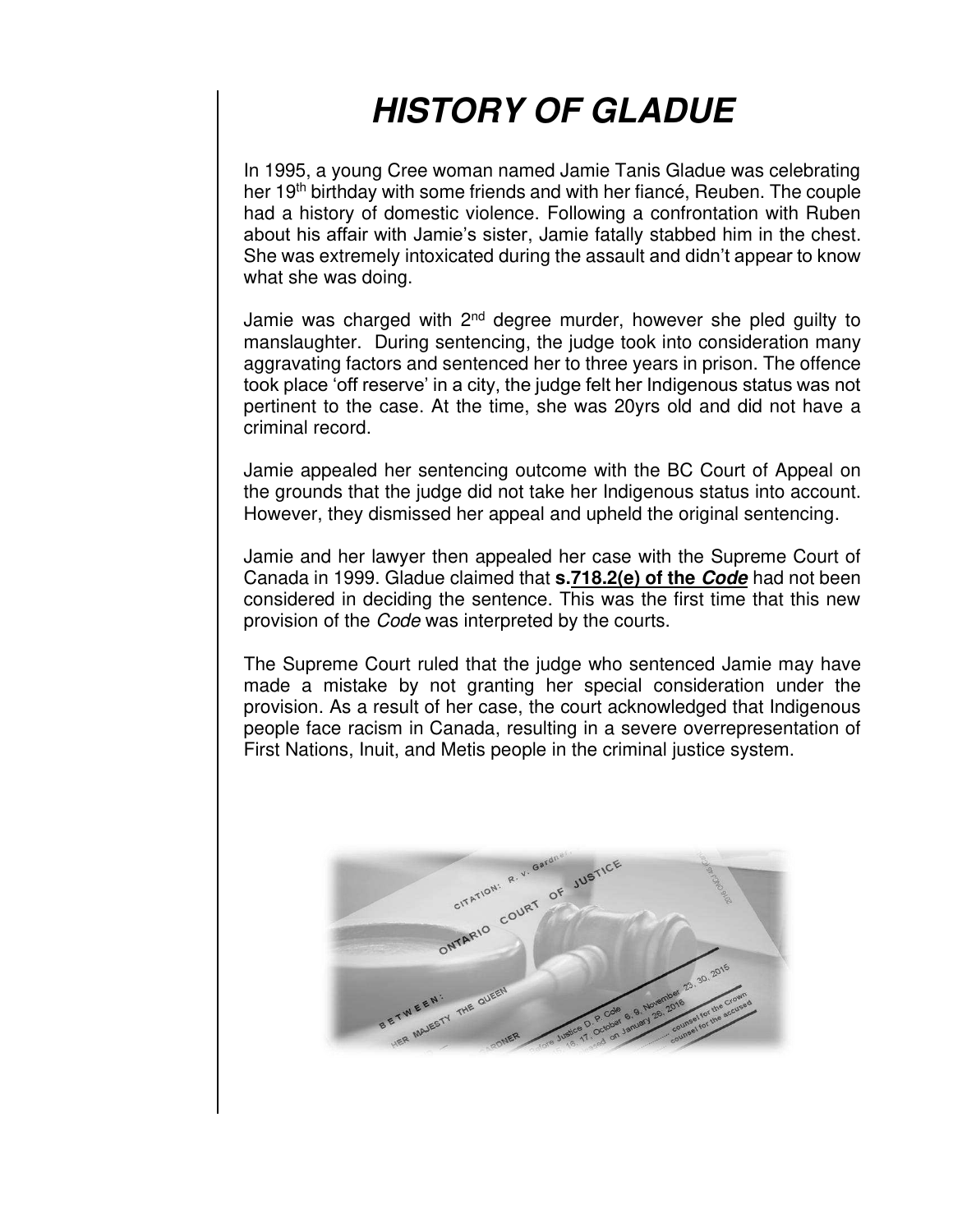#### **Staggering Rates of Indigenous Offenders in Prison**



The **Supreme Court of Canada** recognized the overrepresentation of Indigenous people in the Canadian judicial system and set out rectify this.

The courts also recognized that the number of Indigenous people being sent to jail has been increasing over the last several decades. According to Statistics Canada in 2006-2007, Indigenous people represented 3.8% of the Canadian population, but they formed 20% of the adult federal inmate population.

By 2017, Indigenous people made up 4.1% of the Canadian population, but they formed 28% of the federal inmate population. The rates are even higher when looked at provincially, and have been trending upwards for over 20 years.

These rates are dramatically different than the rest of the non-indigenous Canadian population.



#### **Supreme Court of Canada:**

the highest level of court in Canada and the final court of appeals in the Canadian Justice System.

**\*Tungasuvvingat Inuit represents Inuit clientele only\***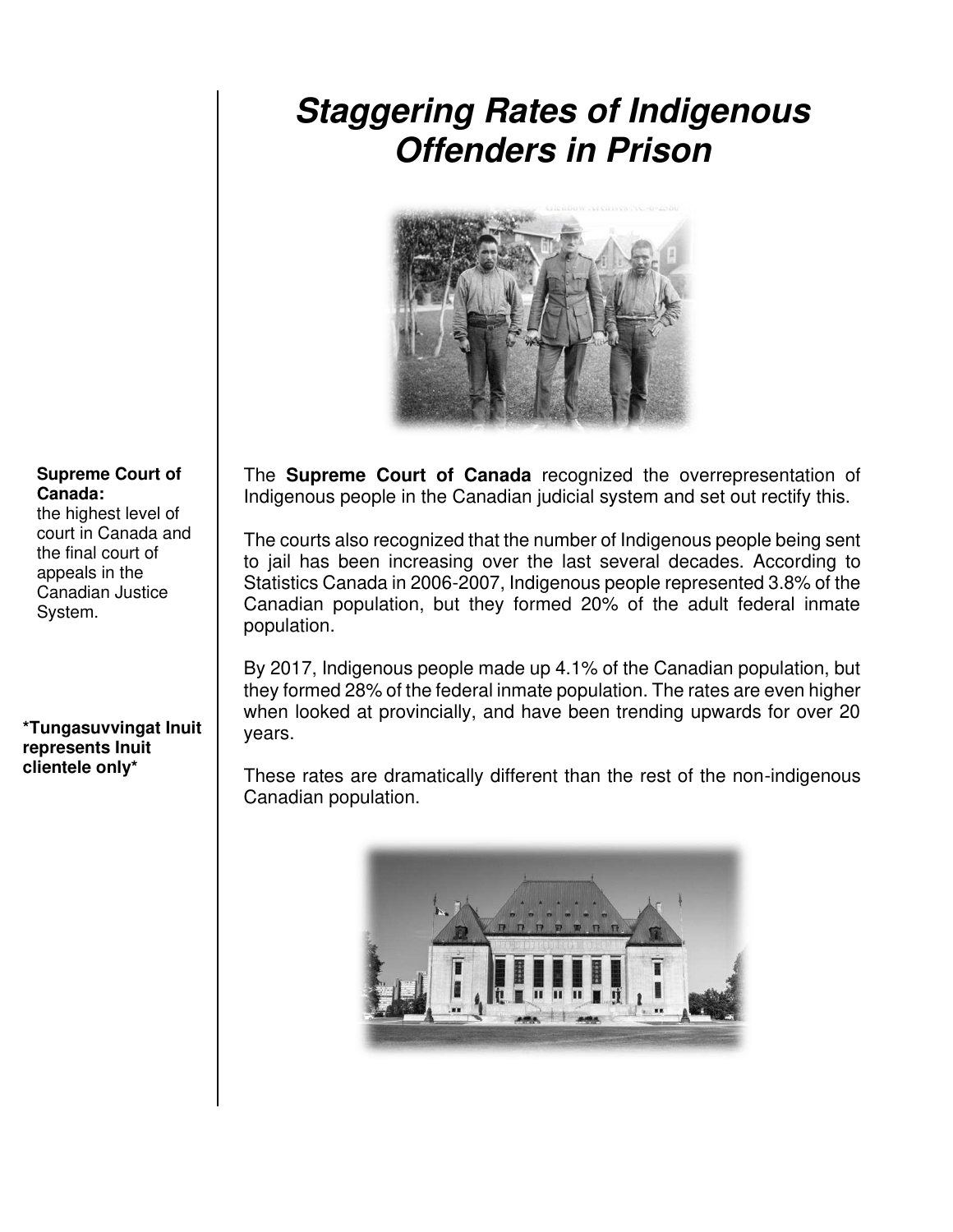### **How can Gladue help clients?**

Gladue is a way for the criminal justice system to reduce the rate of the Indigenous population in the correctional system, and to reduce the rates of reoffences. Gladue provides clients an opportunity to avoid becoming a statistic and for them to take control of their healing and wellness. It provides clients with access to culturally relevant and culturally appropriate programs, services and resources to realize their healing and wellness plan.

### **Gladue Eligibility**

If clients self-identify as Inuk (meaning if they think of themselves as **Inuit**  descent), they have specific rights under the Criminal Code section 718.2(e) known as Gladue rights.

All Inuit are eligible to access Gladue. Gladue applies to Inuit regardless of:

- Residency in the North or South.
- Whether they were raised by Inuit parents or not.
- Adoption within the Inuit community or with Southern families.
- Or raised in a foster home or group home in the North or South.

Tungasuvvingat Inuit **DOES NOT** require you to show proof of Inuit beneficiary status under the four Inuit Land Claims Agreements.



**The judge has a legal responsibility to provide Indigenous offenders the opportunity to access Gladue.**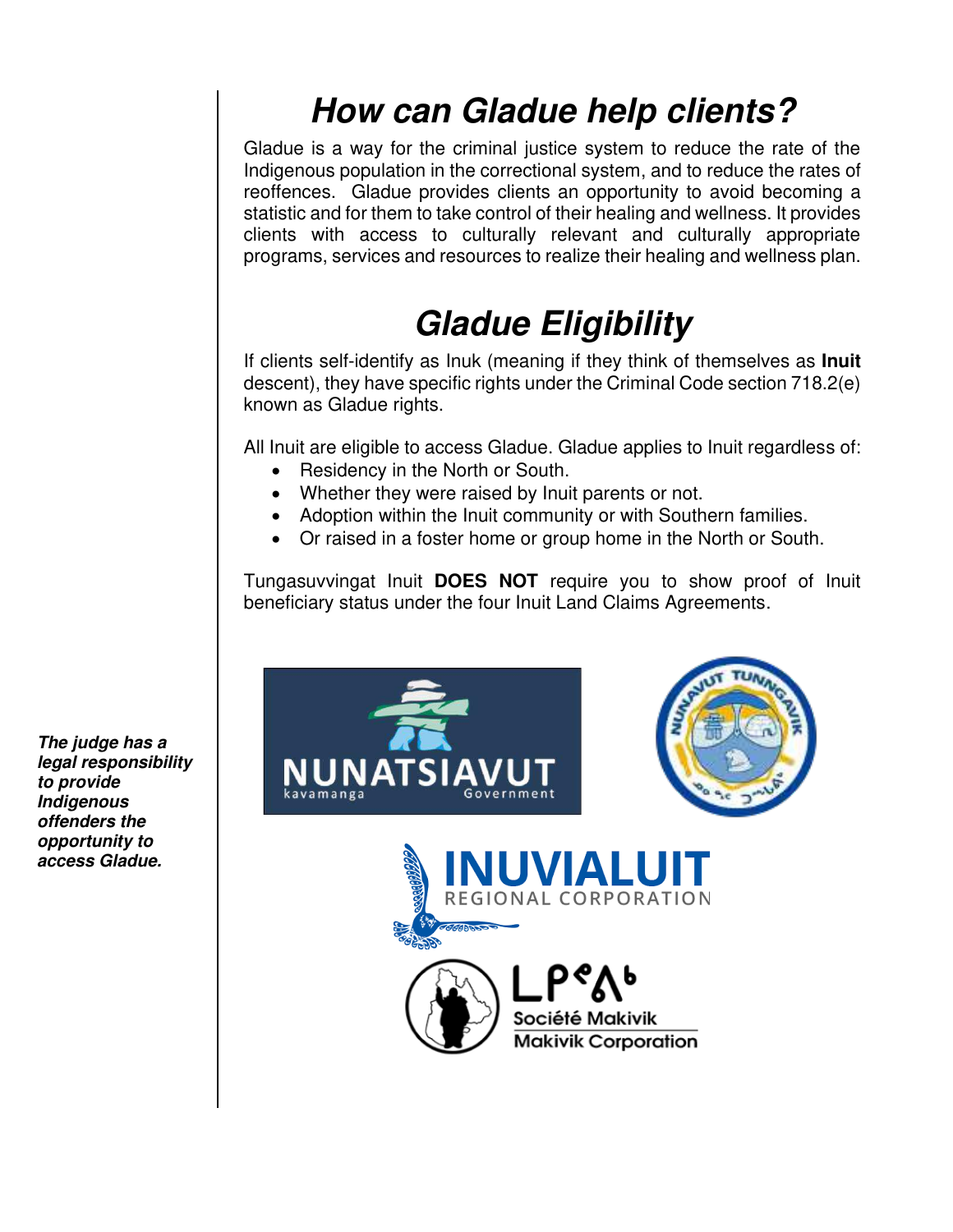# **THE GLADUE PROCESS**

#### **What does the judge need in order to apply Gladue?**

The Judge and legal representative must be made aware that the client requests Gladue applied to their case and that they have Gladue rights as an Inuk person. A formal referral to the TI Gladue Program will take place. TI only needs their consent to create a report for them.

If the client doesn't want to use Gladue, they can waive their Gladue rights. This is their choice entirely; the crown, judge, or their lawyer cannot make that decision for them. If their lawyer isn't familiar with Gladue they can still request a Gladue report. It's usually not a good idea to waive Gladue rights. By waiving their Gladue rights, a Gladue report won't be created. This means the judge will not take their Indigenous status, personal history and harms they may have experienced into consideration when sentencing occurs.

### **When does the judge apply Gladue?**

When the judge is setting the clients bail or sentencing them, he or she must consider all options other than incarceration.

With the client's consent, the judge will apply Gladue:

- When they plead guilty (in which case the case won't go to trial)
- Or when the judge finds the client guilty at their trial, this then becomes a bail hearing.

#### **How will the clients know if they need a Gladue Report?**

While the common term is Gladue report, in instances where the Crown is seeking less than 90 days in jail, a smaller more condensed version of a report are generally about 5-8 pages in length. **Gladue Reports** are in or around 20 pages long and are reserved for sentences that are seeking more than 90 days.

The Gladue report will have a list of special recommendations that are tailored towards the individual client and what works best for them as a healing and wellness plan. The healing and wellness plan are centered around restorative justice techniques as alternatives to incarceration, and for incarceration to be a last resort.

#### **Gladue Report:**

used for sentences seeking more than 90 days

#### **Indigenous Peoples Court (IPC):** Court held specifically for indigenous offenders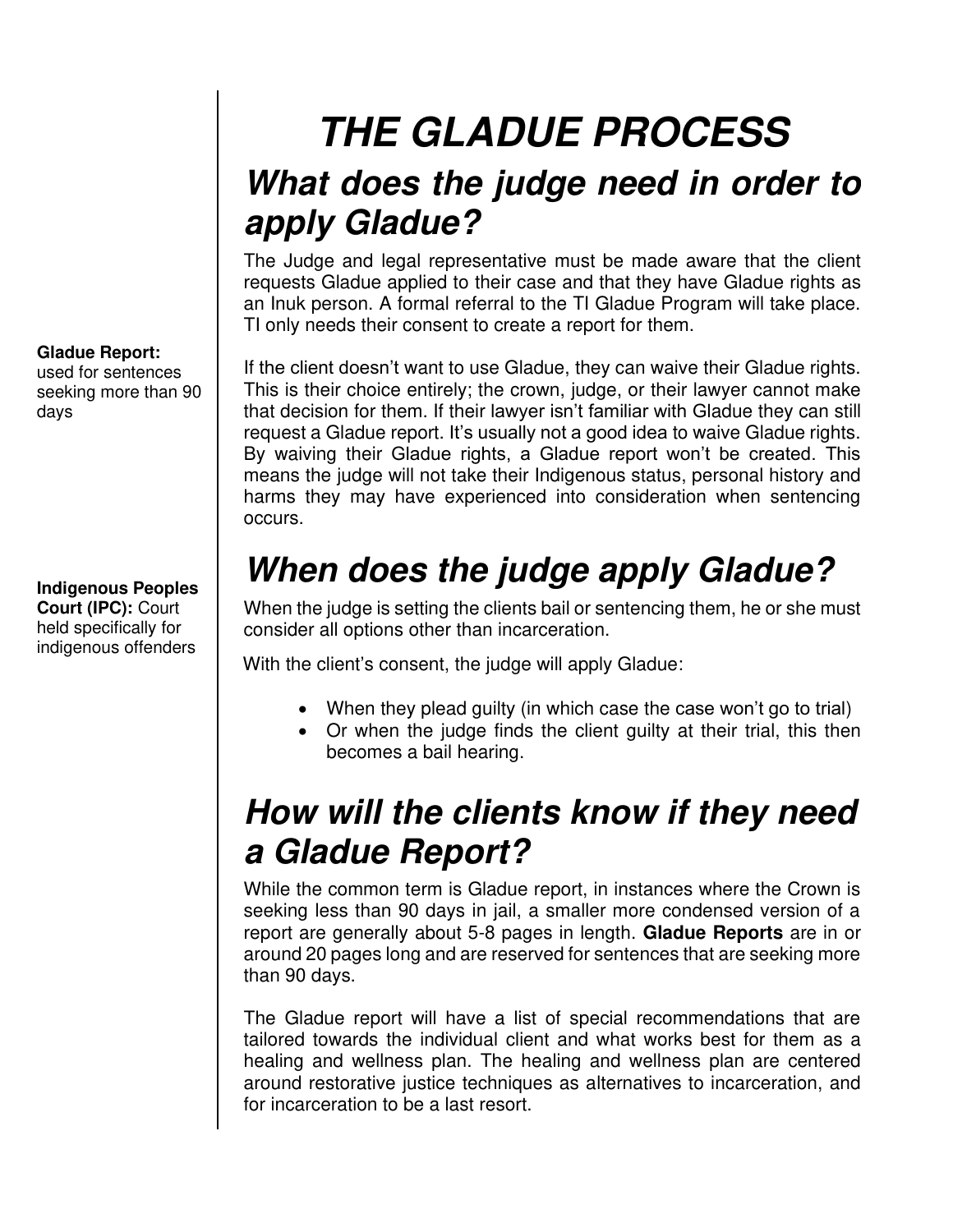### **The Gladue Process Continued**

#### **What if the client is sent to jail?**

Gladue doesn't apply to the trial itself. If the client is sent to jail, Gladue applies if they have a parole hearing in jail.

In Ottawa, the client can choose to have any and all of these occur at the **Indigenous People's Cour**t within the Elgin Courthouse. These run on Monday and Wednesday afternoons starting at 2pm.

### **How long will the process take?**

Since the report is written in a linear, chronological order of their life, it generally takes several interviews to get all the information required to illustrate the circumstances that lead them before the courts. In the initial interview, the team explains the Gladue process in detail and gets all required consent forms signed. Once the consent forms are signed, the team answers any questions the client's still have about the process and sets up the second interview.

### **Referral & Initial Contact**

To get started on a Gladue Report, the client or their lawyer must first contact the Gladue team. An intake and first interview will be scheduled.

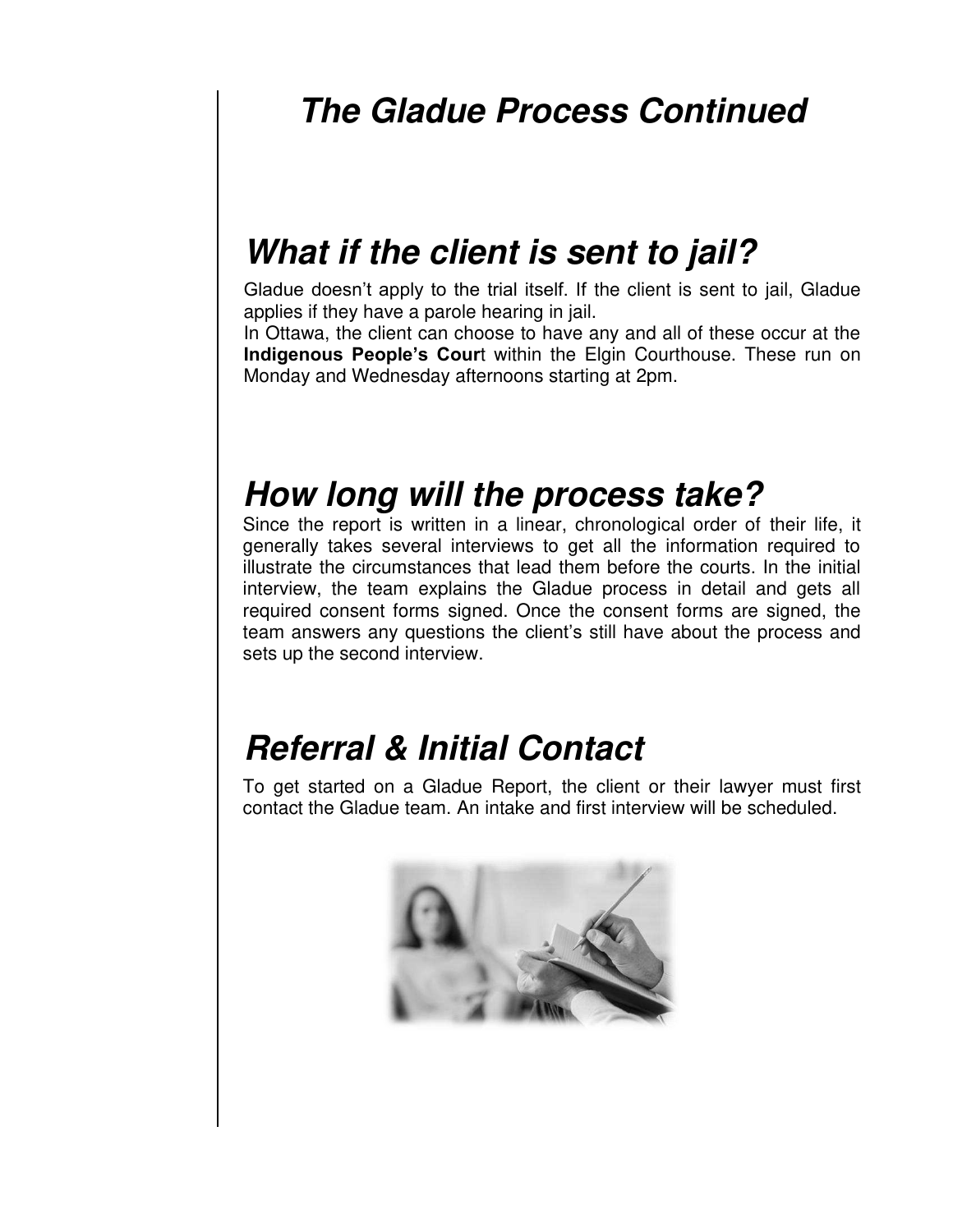#### **The Gladue Interview Process**

### **Intake & First Interview**

After first contact, the client will meet the Gladue team at TI's Gladue Program site at 604 Laurier Ave West.

The Gladue team at TI will set up a meeting and help the client fill out a simple consent form. The lawyers and the Judge will be made aware that the offender is starting the process. This is the time the clients questions will be answered and the Gladue team goes over the process in detail with them.

### **Second Interview**

The second interview is where the client gets to tell their story. The team is able to meet anywhere they feel comfortable, as well as has private meeting rooms at many of the TI locations. The interview goes at their own speed and can often be very emotional as they may be resurrecting past traumas. This interview is usually the longest and depending on how much the client shares, can take anywhere from 1-4 hours. Once this interview is complete, the Gladue team writes up a draft of the report. It's in writing this draft that they come up with questions for the next interview to fill in any gaps of information that were left out, or forgotten. A third interview is then scheduled at their convenience.

### **Third Interview**

On the third interview, the team presents the client with the draft they've created, as well as any remaining questions. This interview is generally shorter than the rest and lasts about 1-2 hours. Once the remaining information is gathered from this interview, the team writes a final draft that they then present to the client to ensure accuracy. Any remaining information is put in and a fourth interview, which is rarely necessary; is used to put the last-minute touches on the report. Once read over and signed by the client, the report is then sent to their legal representative, the sentencing Judge, and the Crown. All parties listed above read the report before the client's court date and therefore have a full understanding of all the mitigating factors that brought them before the courts. The report is not read to the courts or to anyone else to ensure confidentiality. The sentencing is now up to the Judge who has read through their report, taken into consideration their specific background, and makes a decision based on the information provided by the report.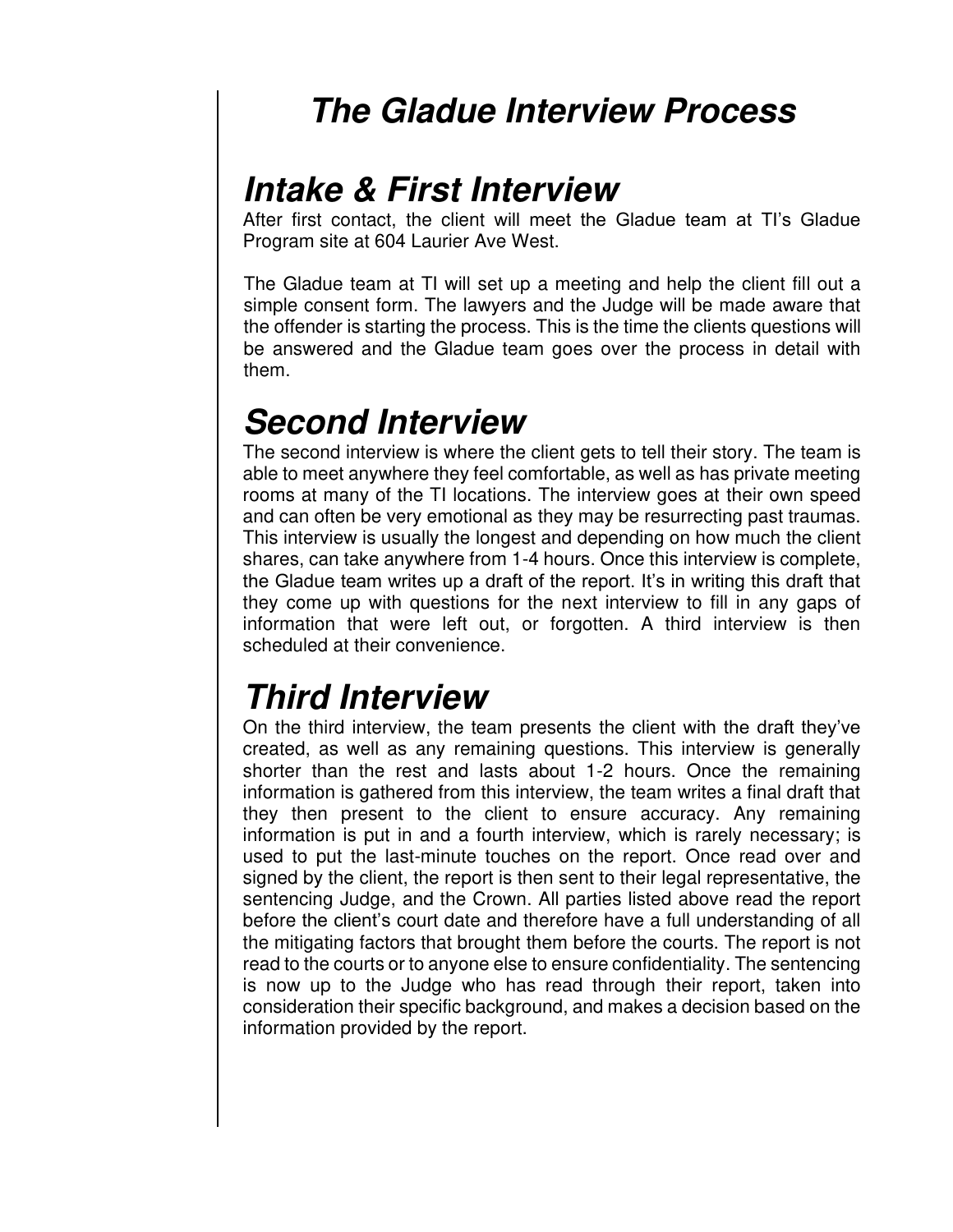### **What kind of information is included in a Gladue report?**

A Gladue report gives the judge the information they need to make the best decision possible when setting bail or sentencing the client. The judge needs to be able to answer some very broad but important questions, with answers that are as unique as the client:

- Why is this particular Inuk before the court? (In other words, how or why did they end up getting into trouble with the law?)
- What sentencing options other than jail are available that might help to address the reasons why this Inuk person is before the court? (In other words, what kinds of culturally relevant programming is available for them and how will it help them to address the issues that got them into trouble with the law?)
- What community is the client from? Were they relocated a lot as a youth?
- Has the client or any of their family members ever been in foster care or group homes?
- Did the client or family members attend residential school?
- Has the client ever struggled with substance abuse (drug or alcohol abuse)? Have they been affected by someone else's substance abuse? For example, did the client grow up in a home where there was substance abuse or addictions?
- Did the client grow up in a home where there was domestic violence or abuse?
- Has the client participated in community activities such as hunting, fishing, sewing circles, beading, throat singing, or even just their connection with country food?

The more the information in their Gladue report that can be supported by other people, the better it will be. Sometimes we might ask the clients consent to talk to siblings, parents, or grandparents, just to help us fill in any missing pieces.

However, even if the client can't support the information in some way or if there's no one who can back up the information (this can often be the case for information about abuse), the client should still include it. The judge still needs as much information about them as possible.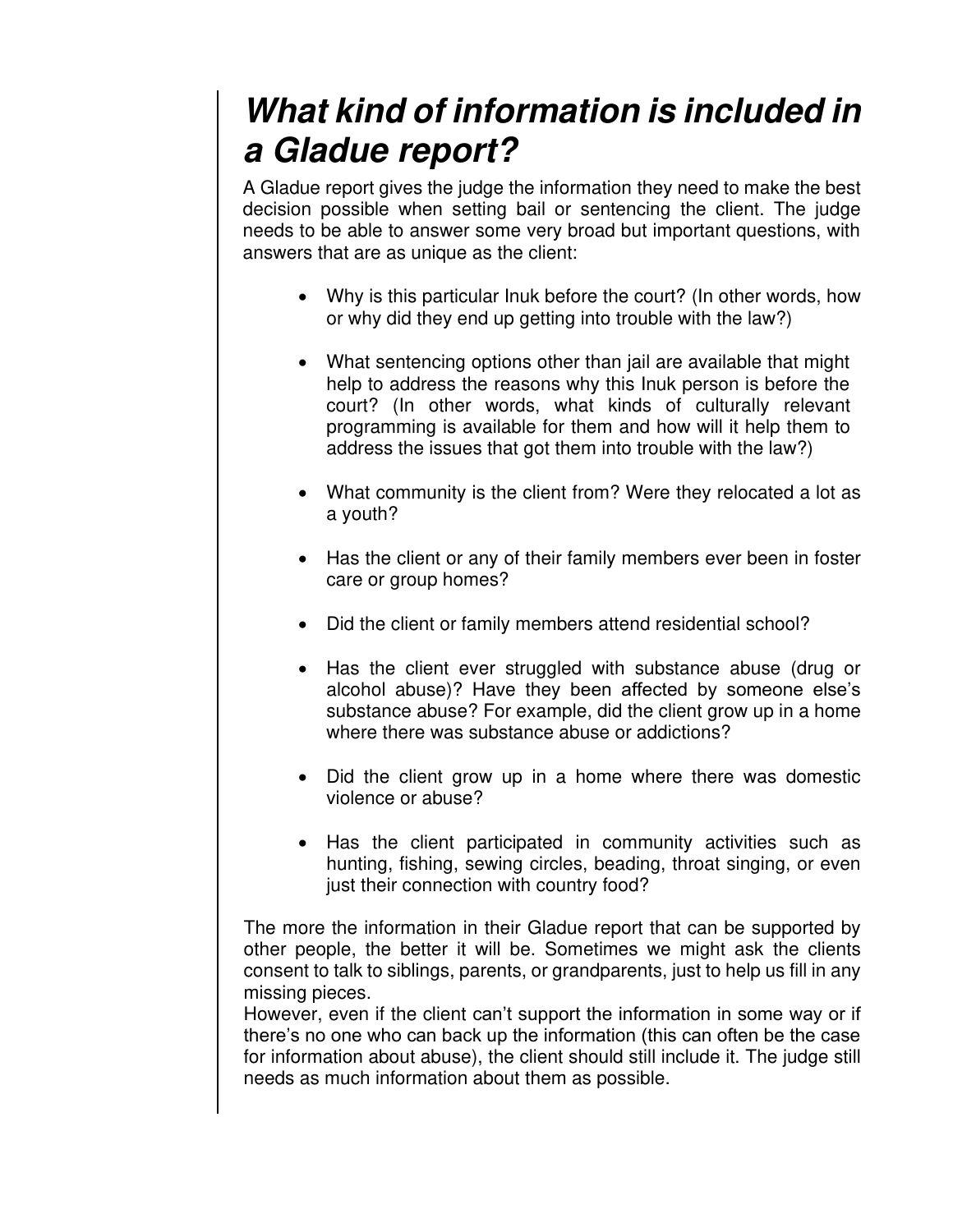Some of the information in the clients Gladue report may be private or sensitive to them, and they may not like to talk about it. If the client doesn't want this information discussed out loud in court, they can ask their lawyer to give this information in writing to the judge and Crown counsel. The Gladue report is never read out loud at the courts or in front of others.

#### **Aftercare**

The final page of the report is a list of culturally relevant recommendations that are suited to fit the client's specific needs, called Gladue **Aftercare**. These recommendations are used by the judge when considering alternatives to jail.

The Judge can either make them recommendations or, reporting conditions for the client. The aftercare worker has already discussed with the client several agencies, methods, and options for their healing that will be beneficial to their specific circumstances. The aftercare worker then sets up each appointment, meeting, and introduction to whichever recommendations the client chooses or, are applied to them as conditions. The aftercare worker follows up with the client and the service providers in order to track their progress. Any questions, concerns or changes can be addressed through the aftercare worker who is already familiar with the clients Gladue report, background, and personal preferences. The aftercare worker is then in a position to present their progress to the courts or to their lawyer.

The judge then makes their decision having taken into consideration all the details within the Gladue report along with the healing plan recommendations. This process is intended to reduce the overrepresentation of Inuit in the Canadian judicial system and work with more traditional, restorative based healing techniques opposed to punitive consequences. Using Gladue is the client's choice, and their right. It is completely up to them whether or not they want the courts to take into consideration their status and use Gladue.



#### **Aftercare:**

Specific healing recommendations listed on the back of a Gladue report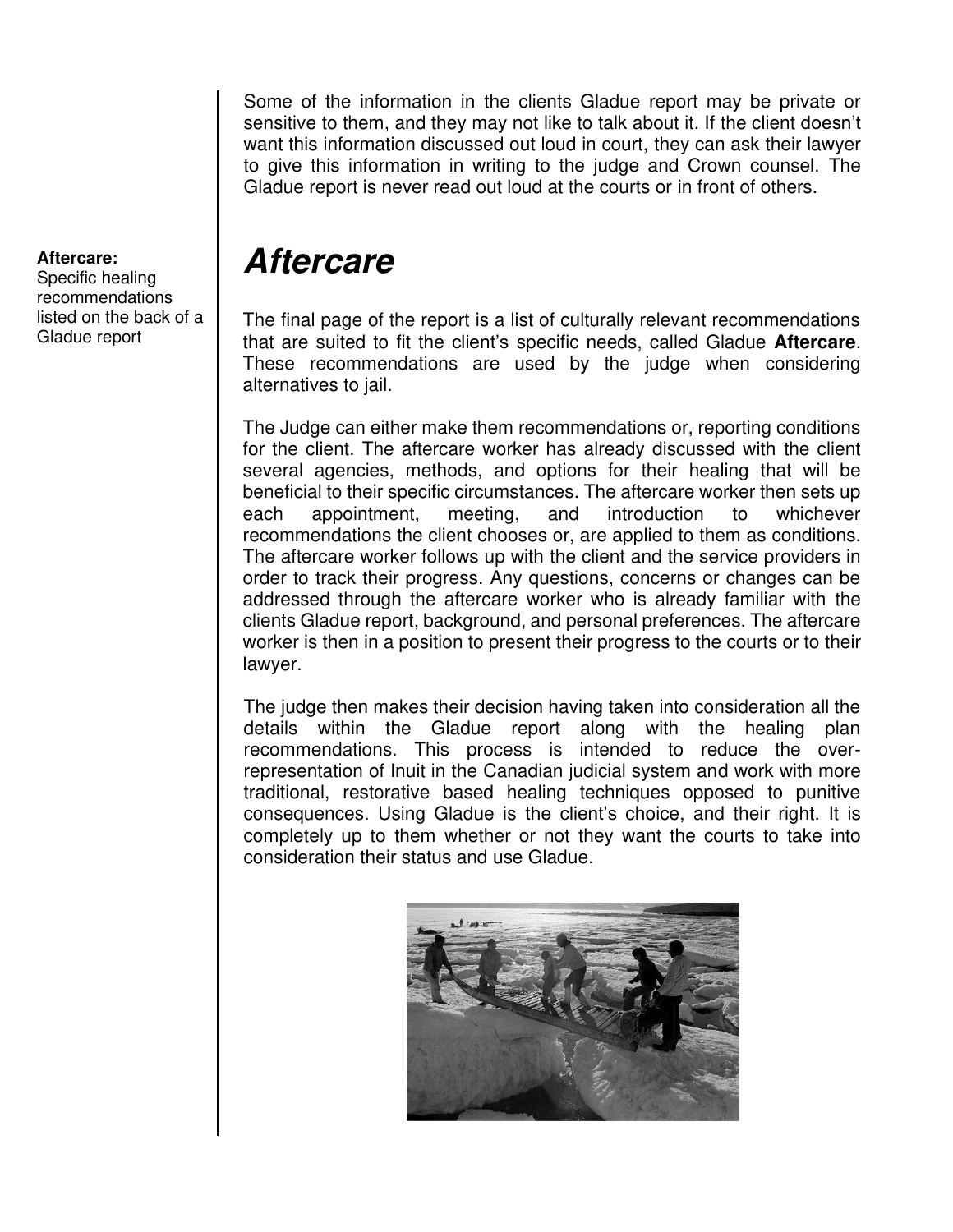### **Barriers to Gladue**

There are numerous barriers to the Gladue process including but not limited to:

- Judges and lawyers unfamiliar with the Gladue process
- Lack of services providing Gladue
- No dedicated Gladue court for indigenous offenders
- Cost of Gladue Reports (if not covered by province or funders)
- Lack of knowledge of the systemic factors faced by Indigenous People
- Lack of knowledge or refusal to consider alternatives to incarceration by lawmakers/ legal representatives
- Little to no availability for restorative justice programs as alternatives to incarceration

### **Gladue Cost by Province**

Gladue reports are available in a number of provinces and generally, there is no charge. In some provinces there may be funding gaps which results in private providers offering Gladue services. In this case, individuals wanting to use Gladue services will have to pay for it. These can cost anywhere from \$2,000-\$6,000 each. In Ontario, Gladue reports are **free of charge,**  meaning you or your lawyer do not have to pay any fees or costs. There are numerous agencies across Ontario who can provide Gladue reports that tailor to each individual's unique Aboriginal status.

#### **What other resources can the client access?**

There are multiple services throughout the Ottawa area that offer similar services tailored to Indigenous Peoples, First Nations, Inuit and Metis. These services can be reached through references at TI or through an internet search of social service providers.

**Tungasuvvingat Inuit (TI)** has an entire team dedicated to helping you through the court process. The **Pisiksik Justice Department (PJD)**, consist of two full-time **Gladue Writer**s.

**\*Tungasuvvingat Inuit does not and cannot provide legal advice\***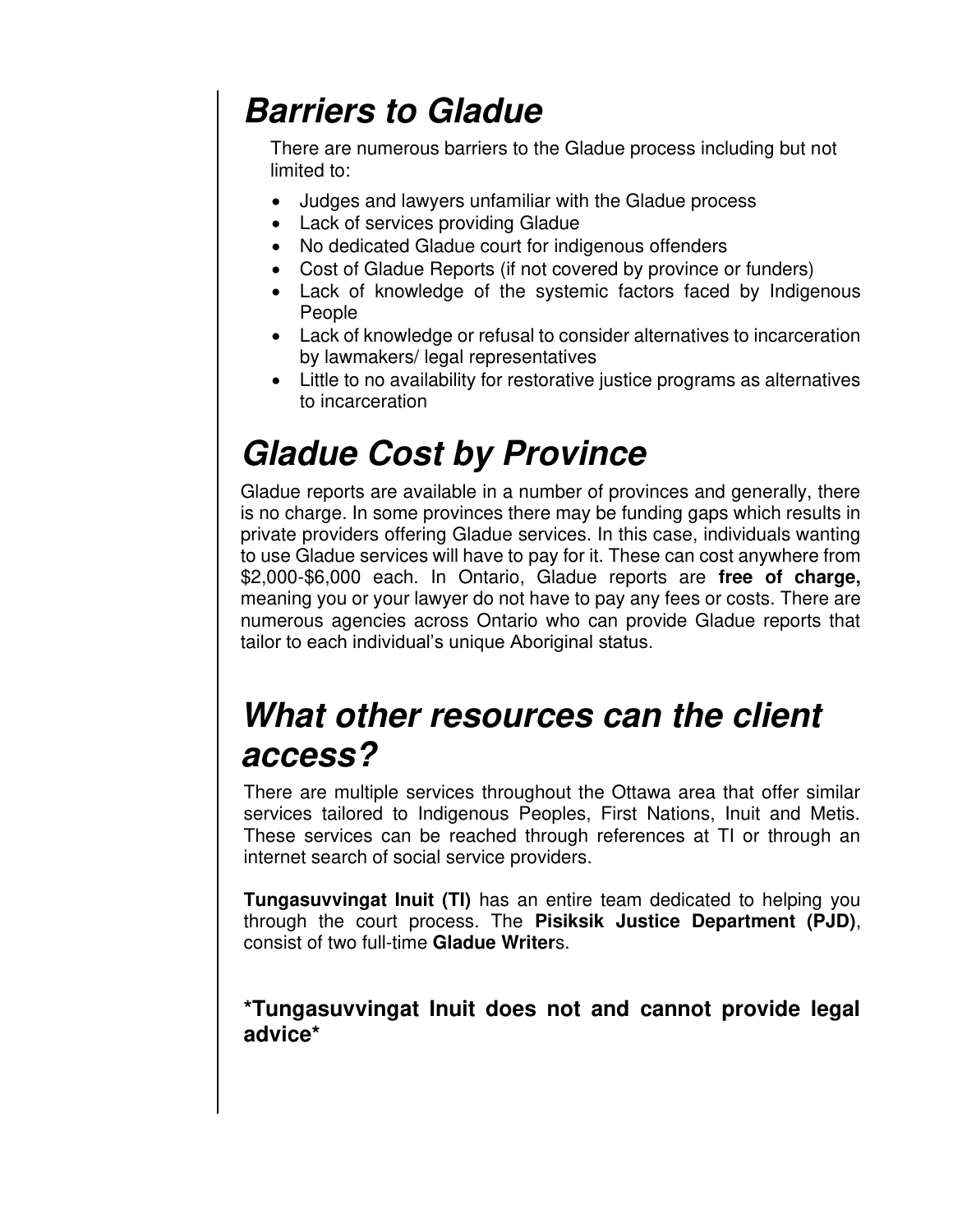#### **Tungasuvvingat Inuit (TI):**

an Ottawa based, notfor-profit organization that seeks to provide social support, cultural activities, counselling and crisis intervention to meet the rapidly growing needs of Inuit in Ontario

#### **Pisiksik Justice Department:**

Department of TI that houses Gladue and Restorative Justice programs, as well as any other programs that assist Inuit in conflict with the law.

#### **Gladue Writer:**

Responsible for writing the Gladue **Reports** 

#### **Duty Counsel:**

private bar or Legal Aid Ontario lawyers who can give immediate, legal assistance to lowincome people who appear in court without a lawyer.

#### **Legal Aid:**

Provides legal service for financially- eligible, low income Ontarians in the following areas: domestic violence, family law, immigration/refugee law, and criminal law

The **Duty Counsel** at the Ottawa Courthouse on Elgin Street can answer some questions as the client prepares your Gladue report. The duty counsel can give them legal advice on, or before the day of court.

For more information, contact Duty Counsel at:

#### **[161 Elgin Street 2nd floor](https://www.google.com/maps/dir/?api=1&destination=161+Elgin+Street++Ottawa++K2P+2K1&travelmode=transit)  Ottawa K2P 2K1 Telephone: [613-238-7931](tel:+1-613-238-7931)  Toll-free: [1-800-668-8258](tel:+1-800-668-8258)**

It's a good idea to get a lawyer to represent the client at their bail hearing, especially if they've been charged with a serious offence. Contact **Legal Aid** immediately to find out if the client qualifies for a **free lawyer**. If they don't qualify for a free lawyer, most courts in Ontario have duty counsel. Duty counsel are lawyers who can give the client free legal advice on or before the day of court. Legal aid can give the client more information on when and where they can meet with a duty counsel in their area.

Legal Aid Ottawa: **73 Albert Street Ground Floor Telephone: 613-238-7931 Extension: Toll-free: 1-877-314-0933 Fax: 1-613-238-3410 TTY (Telephone device for the hearing impaired) TTY local: 416-598-8867 TTY Toll-free: 1-866-641-8867** 

To contact T.I about its Gladue service or if there are any questions, please contact: **Gladue Writer:**  Blake Thibault **Cell:** 613-407-6181 **Email: [bthibault@tiontario.ca](mailto:bthibault@tiontario.ca)**

#### **Gladue Writer:**

Michel Belledent **Cell:** 613-406-7805 **Email: [mbelledent@tiontario.ca](mailto:mbelledent@tiontario.ca)** 

#### **Location:**

THE COLLABORATION CENTRE 10TH FLOOR 150 ELGIN STREET OTTAWA, ONTARIO K2P 1L4